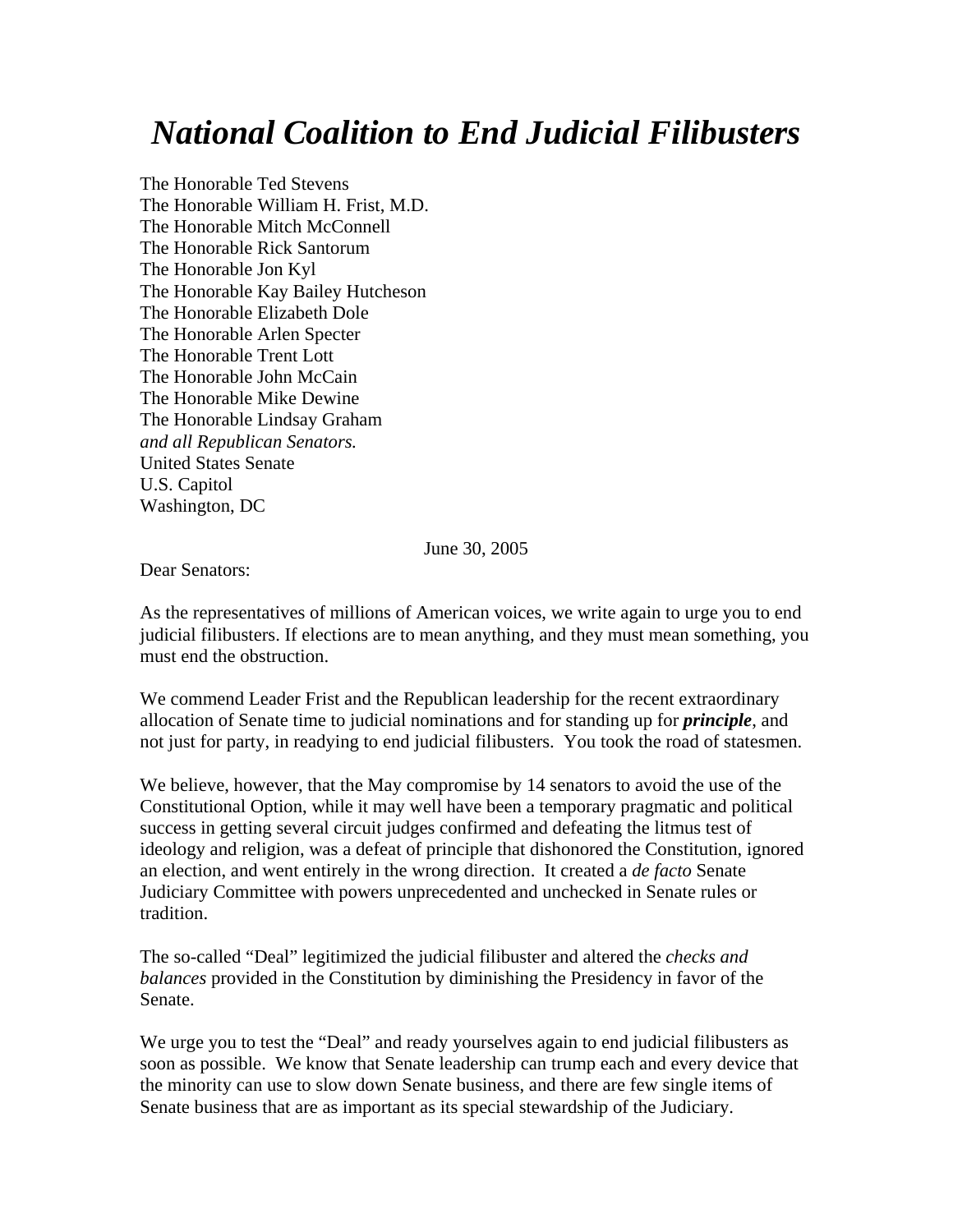We also write to express our support for the confirmation of **Henry Saad of Michigan** to the  $6<sup>th</sup>$  Circuit Court of Appeals. We ask that you schedule him to be voted out of the Judiciary Committee (again) and onto the Senate Calendar at the earliest moment.

As you know, Judge Saad was one of two judicial nominees abandoned by the May compromise. In opposing Judge Saad, the minority has picked yet another nominee who sings in his church choir. Judge Saad is a Board Member of the Greater Detroit Interfaith Roundtable of the National Conference of Christians and Jews. He serves on the Executive Committee of the American Arabic and Jewish Friends and he is a recipient of the Arab-American and Chaldean Council Civic and Humanitarian Award. Judge Saad also serves on the Board of Visitors of the Ave Maria School of Law

He is happily married with four grown children.

We fear that in blocking Judge Saad, the minority has introduced *a new and insidious tactic* by suggesting that there is something untoward in Judge Saad's FBI file to justify obstruction. It is no wonder that the uncharitable and unethical use of this tactic brought an immediate response from Arab American leaders who decried it as a slur on all Arab Americans in an era after 9/11.

We are assured that there is nothing to warrant obstruction, as evidenced by **four nominations or re-nominations** by two presidents and the recommendation of all Republican senators who voted Judge Saad out of the Judiciary Committee in 2004, including **Senators Graham and Dewine**.

We believe that the minority is betting that some Republican senators are prone to surrender to the mere allegation of an impropriety, and the minority knows that Republicans (like all other senators) are obliged not to discuss FBI files in public.

Finally, even after the minority's impugnation, the **American Bar Association**, which Democrats once argued was the gold standard of nominations, recently raised Judge Saad's rating from "Qualified" to "Well-Qualified," the ABA's highest rating.

The minority also points to **a misdirected email letter** to suggest intemperateness. In 2003, at the peak of the Daschle filibusters, a Michigan supporter forwarded to Judge Saad a form letter issued by Senator Stabenow's office to defend her obstruction of judicial nominees. Through inadvertence, Judge Saad misdirected his reply to Senator Stabenow's office believing he was replying to a friend.

The minority has used this misdirected, private email to argue that Judge Saad is intemperate and that his email suggests a violation of Senate tradition. But no one objected when Judge Charles Pickering went on television news shows and 60 Minutes to express his frustration over Democrats' obstruction of his nomination. Moreover, given that Judge Saad was first nominated to the federal court in 1992 and re-nominated in 2001, Judge Saad's comment (below) shows **remarkable temperateness**.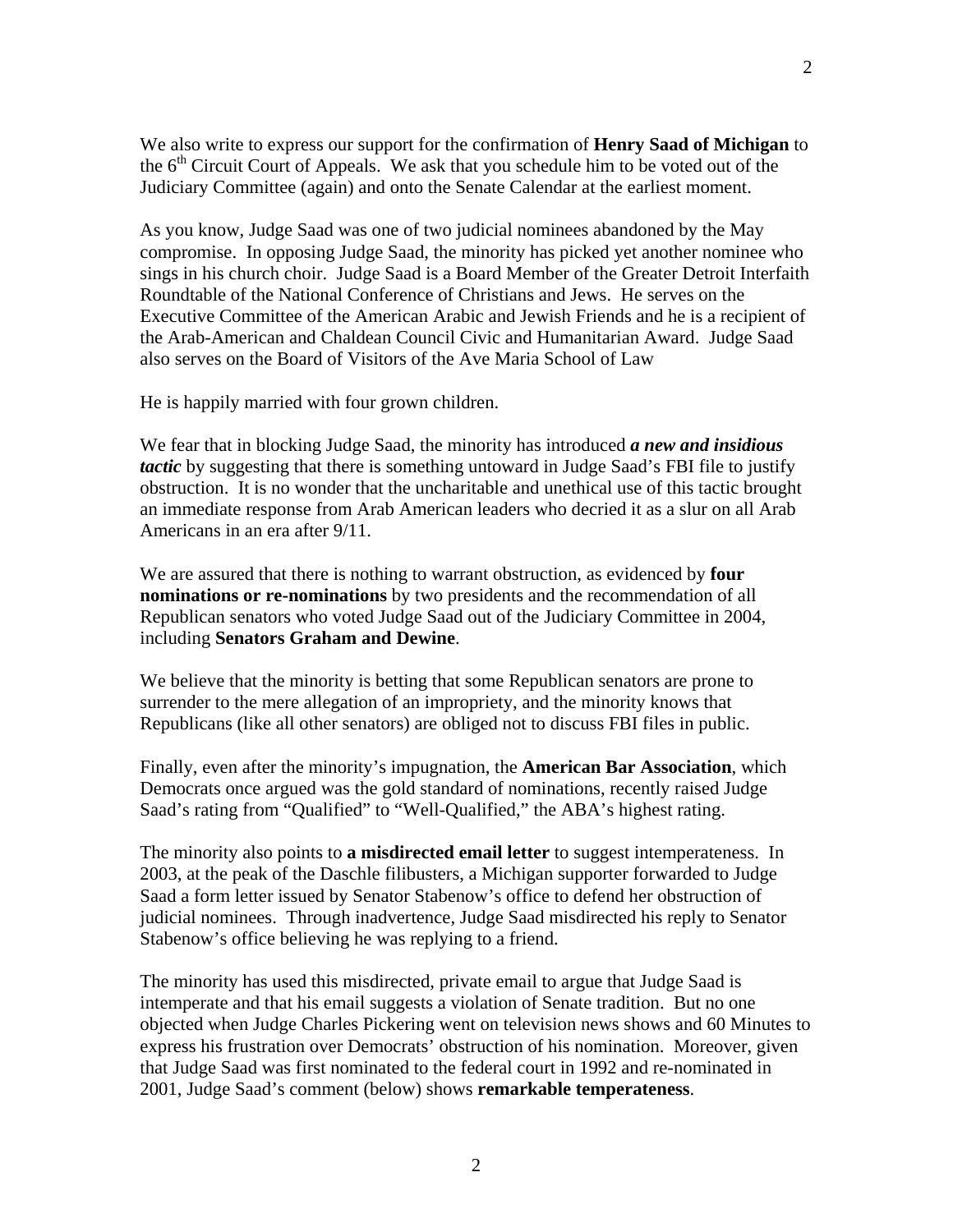Judge Saad wrote: "We know, of course, that this is the game they play. Pretend to do the right thing while abusing the system and undermining the Constitutional process. Perhaps some day she will pay the price for her misconduct." **What is intemperate about saying that to a friend?** 

The ideological objection to Judge Saad's nomination is negligible. A full review of Judge Saad's record shows him to be a judge who follows the law, and that **he is an umpire who is neither pro-pitcher nor pro-batter**. Notably, Judge Saad has the support of the UAW and AFL-CIO, as well as the Michigan Chamber of Commerce and all of us.

In fact, Judge Saad has wide bi-partisan support among Michigan political leaders, fellow judges and editorial boards.

**Judge Saad's personal story is compelling. When confirmed he will be the first**  Arab-American to serve on the 6<sup>th</sup> Circuit Court of Appeals. Filling a Michigan **seat, Judge Saad will represent the state with the highest concentration per capita of Arab Americans.** 

The symbolic significance of Judge Saad's nomination is no small matter. U.S. District Court Judge George Steeh of Michigan, himself an Arab American appointed by President Clinton put it this way: "[Bush's nomination of Saad in the wake of the September 11 attacks] conveys an important message to all citizens and residents of this country that we embrace and welcome diversity and that we are extending the American dream to anyone who is prepared to work hard."

We believe that Senate Republicans should **not** now send an opposite message. We expect that you will agree.

Sincerely yours,

Paul Weyrich, Coalitions for America Roy Innis and Niger Innis, Congress of Racial Equality (CORE) David A. Keene, American Conservative Union Grover Norquist, Americans for Tax Reform Gary L. Bauer, American Values C. Boyden Gray, Committee for Justice Harvey Tettlebaum, Republican National Lawyers Association Roberta Combs and Jim Backlin, Christian Coalition of America Tom Minnery, Focus on the Family Manuel A. Miranda, Third Branch Conference James J. Fotis, Law Enforcement Alliance of America Connie Mackey, Family Research Council L. Brent Bozell III, Conservative Victory Campaign Mark R. Levin, Landmark Legal Foundation, author of *Men in Black*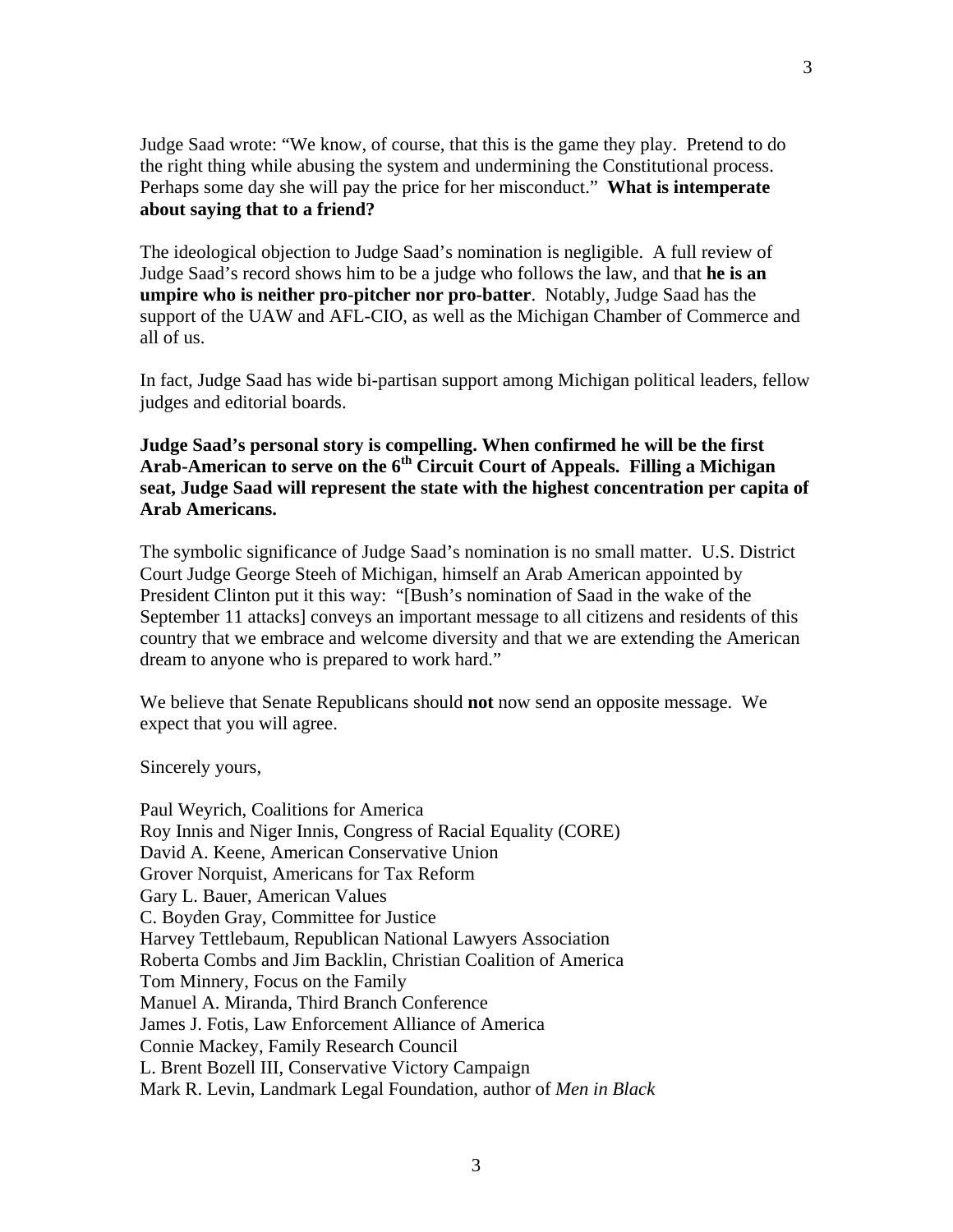4

Duane Parde, ALEC (American Legislative Exchange Council) Dr. Virginia Armstrong, Eagle Forum's Court Watch Beverly LaHaye and Jan La Rue, Concerned Women for America Dr. Carl Herbster, AdvanceUSA Donald E. Wildmon, American Family Association Stephen M. Crampton, AFA Center for Law & Policy Tim Clinton, American Association of Christian Counselors Dr. John C. Eastman, The Claremont Institute Center for Constitutional Jurisprudence Kelly Shackelford. Liberty Legal Institute Dr. James H. Broussard, Citizens Against Higher Taxes Dr. Richard Land, Southern Baptist Ethics & Religious Liberty Commission Dr. Barrett Duke, Southern Baptist Ethics & Religious Liberty Commission Jeffrey Mazzella, Center for Individual Freedom Kay R. Daly, Coalition for a Fair Judiciary Bill May, Catholics for the Common Good Kerri Houston, Frontiers of Freedom Jonathan Moseley, Legal Affairs Council James L. Martin, 60 Plus Association Charles W. Jarvis, USA Next (United Seniors Association) Rick Schatz, National Coalition for the Protection of Children & Families Tom Shields, Coalition for Marriage and Family Mark Sutherland, National Policy Center C. Preston Noell III, Tradition, Family, Property, Inc. Dr. D. James Kennedy, Coral Ridge Ministries Dr. Gary Cass, Center for Reclaiming America Rev. Louis P. Sheldon and Andrea Lafferty, Traditional Values Coalition Rev. Rick Scarborough, Vision America Pastor Rod Parsley, Center for Moral Clarity Rev. William Owens, Coalition of African-American Pastors Thomas A. Glessner, National Institute of Family and Life Advocates Robert Peters, Morality in Media Fr. Frank Pavone, Priests for Life Austin Ruse, Culture of Life Foundation Joseph A Brinck, Sanctity of Life Foundation Dr. Patricia McEwen, Life Coalition International Rev. Miguel Rivera, National Coalition of Latino Clergy & Christian Leaders J. C. Willke, MD, International Right to Life Federation Bradley Mattes, Life Issues Institute Chuck Muth, Citizen Outreach Helen Chenoweth-Hage and J. Thomas Smith, America 21 Robert R Galbreath Jr., Citizens for a Constitutional Republic Colin A. Hanna, Let Freedom Ring Janet L. Folger, Faith2Action Christopher Carmouche, GrassTopsUSA Deborah Hamilton, Hamilton Strategies

Larry Cirignano, CatholicVote.org